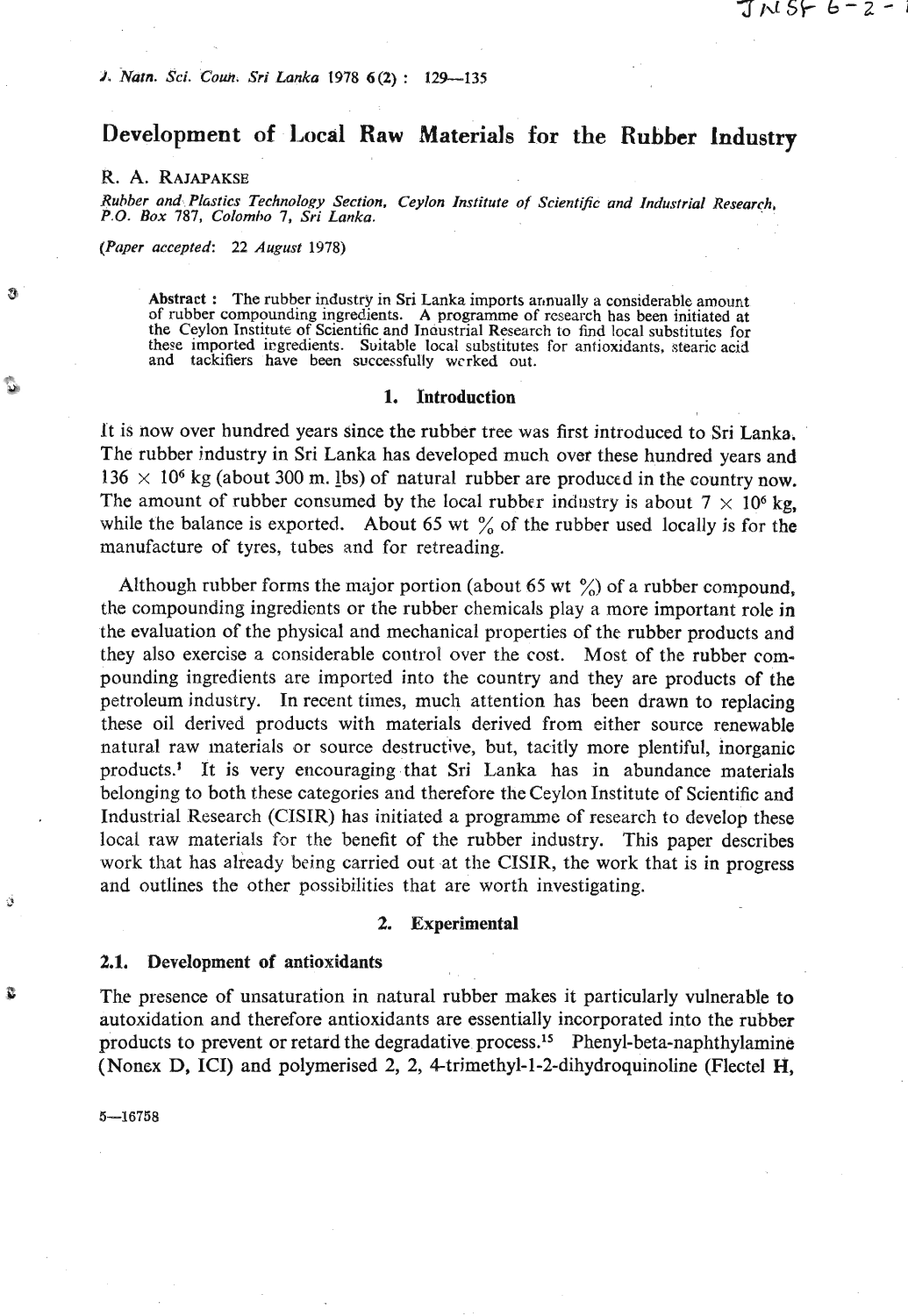$\mathcal{C}_{\mathcal{E}}$ 

Monsanto Chem. Co.) are the two most commonly used general purpose antioxidants in Sri Lanka, the latter has become more popular in the recent years. Both of them belong to the amine type of chain breaking antioxidants, in which category the hindered phenolic type of antioxidants are also classified.<sup>15</sup> It is generally accepted that the amine antioxidants are superior to the phenolic antioxidants, specially in black loaded vulcanizates.<sup>16</sup>

**A** survey of the naturally occuring hindertd phenols in Sri Lanka has indicated that Cashew-Nut-Shell Liquid (CNSL) should occupy the first place in the list of local raw materials as prospective antioxidants. CNSL consists mainly of two phenols, namely anacardic acid and cardol, each with a bulky unsaturated alkyl group  $(C_{15})$  at the meta position. Anacardic acid has a carboxyl group, ortho to the phenolic group and is present to an extent of about 80 wt  $\frac{6}{10}$ . Cardol is a dihydroxy alkyl phenal, the two OH-groups being at meta positions with respect to **each**  other and is present to an extent of about 20 wt  $\frac{9}{6}$ . Figure I illustrates the structures of these two compounds.



**Figure 1.** Structure of the main constituents of CNSL. (1) — anacardic acid  $(1)$  — anacardic acid<br> $(2)$  — cardol.

Laboratory scale investigations have proved conclusively that CNSL, after being subjected to a heat treatment,<sup>11</sup> shows high antioxidant activity in black loaded natural rubber vulcanizates. Its antioxidant activity, when used in 2 parts per hundred rubber (phr) as evaluated in a series of vulcanizates, based on conventional, semi-efficient vulcanization (semi-E V) and efficient vulcanization **(E** V) curing systems, has been found to be comparable with that of 1 phr Nono x D and Flectol **H.**  For example, Table 1 contains the retention of tensile strength and elongation at break of rubber vulcanizates, containing CNSL, Nonox D, and Flectol **H,** based on a conventional vulcanizing system, on ageing in an air circulating oven at  $70^{\circ} \pm 1^{\circ}\text{C}$ . Evaluation of antioxidants in natural rubber<sup>2</sup> is commonly done by studying the retention of the tensile properties of the vulcanizates on ageing in an air circulating oven at  $70^{\circ} \pm 1^{\circ}$ C. The results included in Table 1 indicate that 2 phr of heat treated CNSL has antioxidant activity much similar to that of I phr of Nonox D and Flectol H. The high antioxidant activity of **CNSt** could **be** qualitatively explained as being due to formation of high molecular weight antioxidants aad network bound antioxidant during vulcanization with sulphur.13 Synergistic mixtures of CNSL and Nonox D and Flectol H, have shown to be even more powerful antioxidants than Nonox D and Flectol **H.13** 

#### 130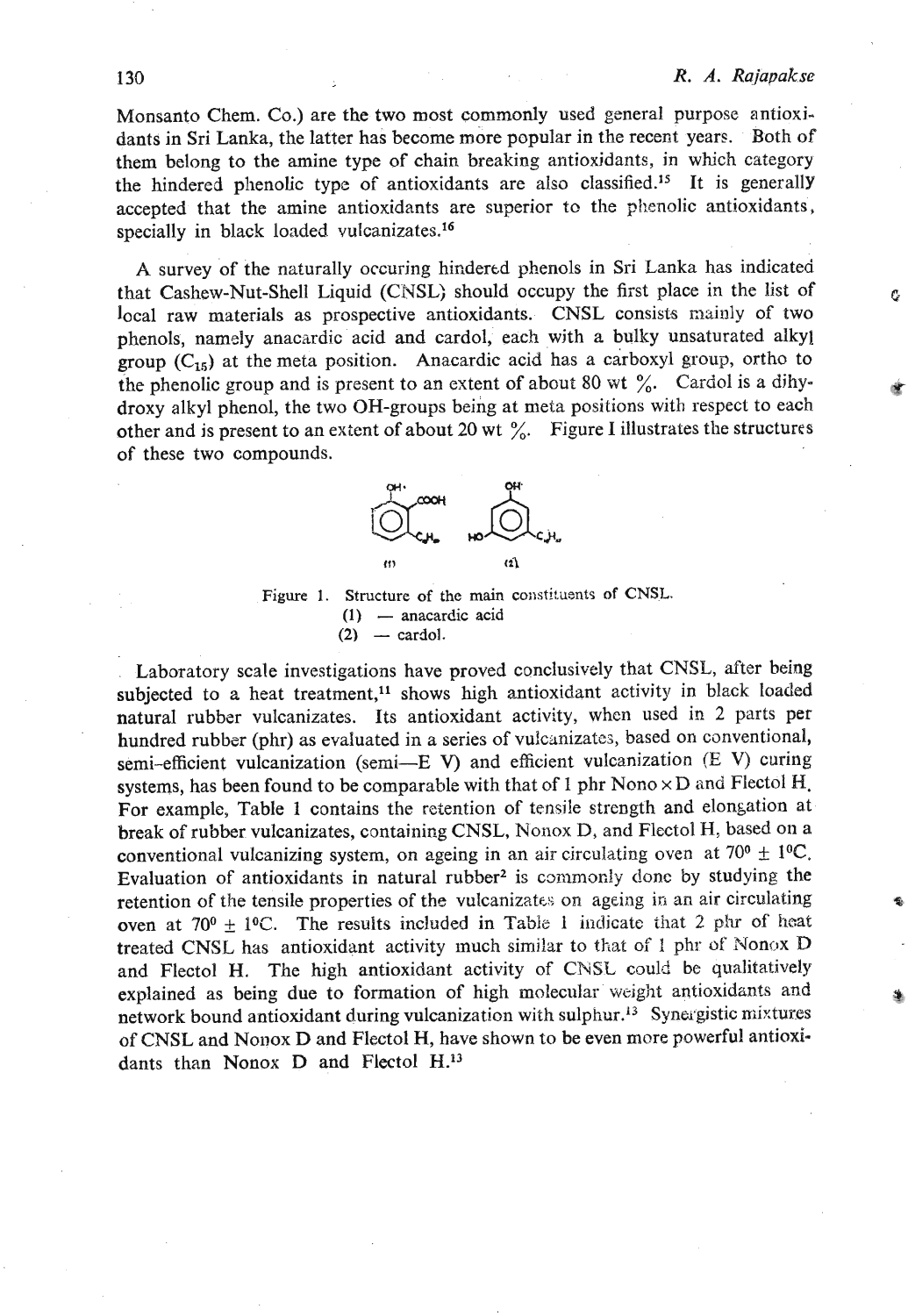| Antioxidant                            |                                   | Retention of tensile<br>strength  | Retention of elongation<br>at break |                          |
|----------------------------------------|-----------------------------------|-----------------------------------|-------------------------------------|--------------------------|
|                                        | After 7<br>days<br>$\binom{9}{2}$ | After 14<br>days<br>$\mathcal{C}$ | After 7<br>days<br>$(\%)$           | After 14<br>days<br>$\%$ |
| Nonox $D(1 phr)$                       | 69                                | 47                                | 70                                  | 60                       |
| $F_{\text{electo}}$ $H(1 \text{ phr})$ | 63                                | 41                                | 60                                  | 50                       |
| $CNSL$ (Raw) $(2 \text{ phr})$         | 40                                | 25                                | 56                                  | 40                       |
| CNSL (Heated) (2 phr)                  | 69                                | 42                                | 63                                  | 51                       |
| Nil                                    | 33                                |                                   | 48                                  | 33                       |

**TABLE 1. Retention of tensile strength and elongation at break of the volcanizates with**  different antioxidants on air oven ageing at  $70^{\circ} \pm 1^{\circ}C$ 

Formulation of the base mix

| Rubber                   | 1CO        |
|--------------------------|------------|
| ZnO                      |            |
| Stearic acid             | 6          |
| Dibenzthiazyl disulphide | 0.75       |
| Sulphur                  | 3.5        |
| Carbon black (HAF)       | 40         |
| Antioxidant              | $1$ or $2$ |

**Cure time 30 minutes at 140°C.** 

### 2.2. **Local** substitutes **for stcaric acid**

In rubber compounding, one to four parts per hundred parts of rubber of a high molecular weight monobasic organic acid or a mixture of such acids (fatty acids) is used to promote the solubility of zinc oxide in rubber through the formation of organic zinc salts. In recent times, the fatty **acids** mixture of the Oils and Fats Corporation has partly replaced the imported stearic acid. The possibility of using Pitch oil, the residue from the fatty acid manufacture at Oils and Fats Corporation, in place sf imported stearic acid has been investigated by us. Pitch oil has been found to contain about 40 to 45 wt  $\%$  of free fatty acids, lauric acid being present upto an extent of about 45%, myristic acid to an extent of 21%, palmitic to an extent of 11% and stearic to an extent of 10.5%. It has been established, using a standard tyrc tread formulation that pitch oil can replace stearic acid, but **a** quantity equivalent to  $1\frac{1}{2}$  times the amount of stearic acid in a particular formulation has to be used,<sup>12</sup> as illustrated by Table 2. According to the Oils and Fats Corporation about 300 tons **G** of pitch oil are available annually and its cost is about one fifth that of the fatty acid mixture.

**A** possible source of stearic acjd in Sri Lanka is rubber seed oil. Hydrogenation of the fatty acids from rubber seed oil should yield about 80 % **(w/w)** of stearic acid.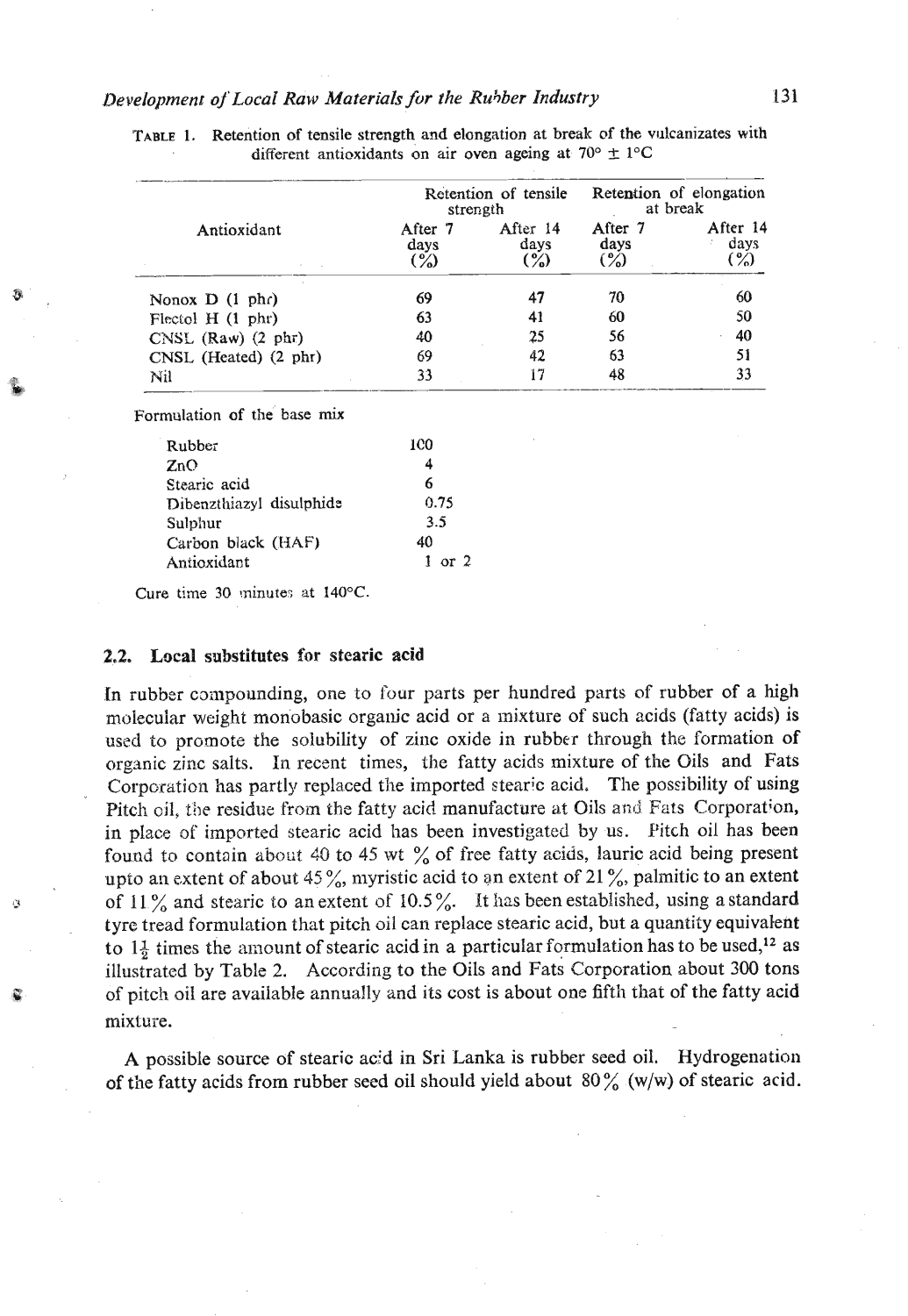| Property                                      | Stearic acid<br>(3 phr) | Pitch oil<br>$(4.5 \text{ phr})$ |
|-----------------------------------------------|-------------------------|----------------------------------|
| Tensile strength kg/cm <sup>2</sup>           | 262                     | 259                              |
| Elongation at break $\%$                      | 563                     | 588                              |
| Modulus at 300% elongation kg/cm <sup>2</sup> | 111                     | 100                              |
| Permanent set $\%$                            | 26                      | -28                              |
| Tear resistance kg                            | 129                     | 102                              |
| % tensile strength retained on ageing         | 86.2                    | 88                               |
| % Increase in modulus on ageing               | 16.6                    | 23                               |
| % elongation at break retained on ageing      | 84                      | 88                               |
| % Tear resistance retained on ageing          |                         | 71                               |

Table 2. Tensile properties of the vulcanizates with pitch oil and stearic acid and their ageing characteristics (3 days at 100°C)

Formulation of the base mix

| Rubber (RSS)                           | 100                 |
|----------------------------------------|---------------------|
| ZnO                                    |                     |
| Sulphur                                | 1.6                 |
| 2-(4-morphohnyl mercapto) benziniazole | 1.3                 |
| Carbon black (ISAF)                    | 45                  |
| Flectol H                              | 0.5                 |
| 4-isopropylamino-diphenylamine         | Ŧ                   |
| Dutrex R                               | 8                   |
| Fatty acid                             | $3 \text{ or } 4.5$ |

Cure time 5C minutes at 143°C.

## **2.3. Local resins in rubber compounding**

Resinous materials have long being used to aid in the processing of rubber and to impart special properties to the vulcanized product.<sup>9</sup>

Coumarone-indene resins made from coal tar and gas tar distillates and other synthetic resins from petroleum are widely employed with rubber. They improvo the tack properties of rubber and also act as softeners to a certain extcnt. Investigations carried out at the CISIR have shown that the lccal resin Kekuna *(Canarium* zeylanicum) could be used as a substitute for the imported synthetic resins,<sup>14</sup> as illustrated by the results in Table **3.** Investigations are in progress on the use of CNSL-formaldehyde thermoplastic resins (with low ratio of formaldehyde) as tackifiers and CNSL-formaldehyde thermosetting resins (with high ratio of formaldehyde) to improve the physical and methanical properties of the vulcanizates. It has been observed that the presence of CNSL-formaldehyde resin in natural rubber vulcanizates improves their resistance to mineral oils. Chlorinated parafin and chlorinated waxes have been used with rubber to impart flame resistance.<sup>9</sup> Chlorinated natural rubber could impart flame resistant characteristics to rubber, for example in rubberized coir products.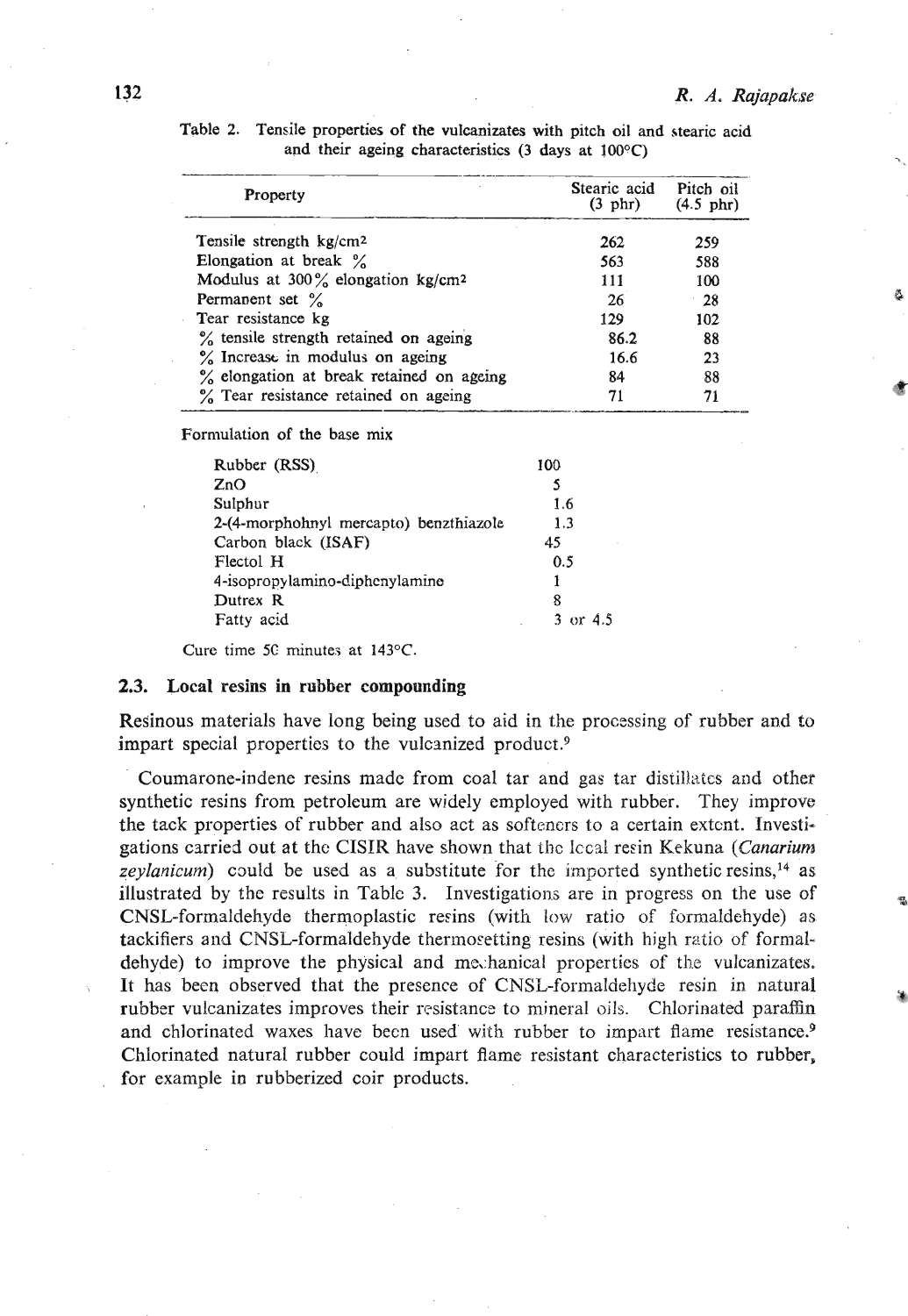### *Development of Local Raw Materialsfor the Rubber* **Industry**

|                                                    |     |       | With Kekuna With Coumarone |         |  |
|----------------------------------------------------|-----|-------|----------------------------|---------|--|
| Property                                           |     | resin | Indene resin               | Control |  |
| Tackiness (Wallace)                                |     | 260   | 230                        | 110     |  |
| Tensile strength (kg/cm <sup>2</sup> )             |     | 265   | 274                        | 320     |  |
| Modulus at $300\%$ longation (kg/cm <sup>2</sup> ) |     | 85    | 88                         | 107     |  |
| Abrasion (cc/500 rev.)                             |     | 0.12  | 0.17                       | 0.16    |  |
| Hardness (°IRHD)                                   |     | 60    | 60                         | 63      |  |
| Formulation of the base mix                        |     |       |                            |         |  |
| Rubber (RSS)                                       | 100 |       |                            |         |  |
| ZnO                                                | 5   |       |                            |         |  |
| Stearic acid                                       |     |       |                            |         |  |
| Dibenzthiazyl disulphide                           |     |       |                            |         |  |
| Diphenyl guanidine                                 | 0.5 |       |                            |         |  |
| Sulphur                                            | 2.5 |       |                            |         |  |
| HAF black                                          | 45  |       |                            |         |  |
| Nonox D                                            |     |       |                            |         |  |
|                                                    |     |       |                            |         |  |
| Dutrex R                                           | 5   |       |                            |         |  |

**TABLE 3. Physical properties of natural rcbber mixes and their vulcanizates with Kekuna and coumarone indene resin as tackifiers** 

# 2.4. **Local** materials as **reinforcing fillers**

Carbon black occupies a unique place in rubber technology as a reinforcing filler, but its supplies depend solely on the oil industry. During the last few years, when the oil-crisis was at its peak, a considerable number of publications appeared in rubber journals reporting work on improvements of the reinforcing effect of the non-b!ack fillers like clays, silicas, cellulose, corn starch and paddy hull ash, so that these naturally occurring raw materials could be substitutes for carbon blacks.<sup>1, 6, 8, 19</sup>

### **2.4.1..** *Paddy Hull Ash*

B

A cheap source of pure silica in Sri Lanka is paddy hull. At present paddy hull finds only limited commercial applications. It contains about 18 to 30 wt  $\frac{9}{6}$  of pure silica. According to Haxo and Mehta, in a paper presented at the ACS Conference in  $1974<sub>6</sub>$  if you burn paddy hulls at the right rate and temperature, and then grind the <sup>6</sup> **5. residues, you end up with an amorphic silica material which comes out at something** like the price and performance of a medium thermal black. To obtain the correct type of silica combustion conditions are the key to success. The carbon containing materials must be burned away, but too **high** a temperature or too long a residence **4 time** will give a fused crystalline mass, with no useful properties at all.

> At the CISIR, preliminary investigations have been carried out to evaluate the optimum combustion conditions. The temperature of combustion was varied between 700°C and 800°C and the residence time between  $\frac{1}{2}$  h and 1 h. Although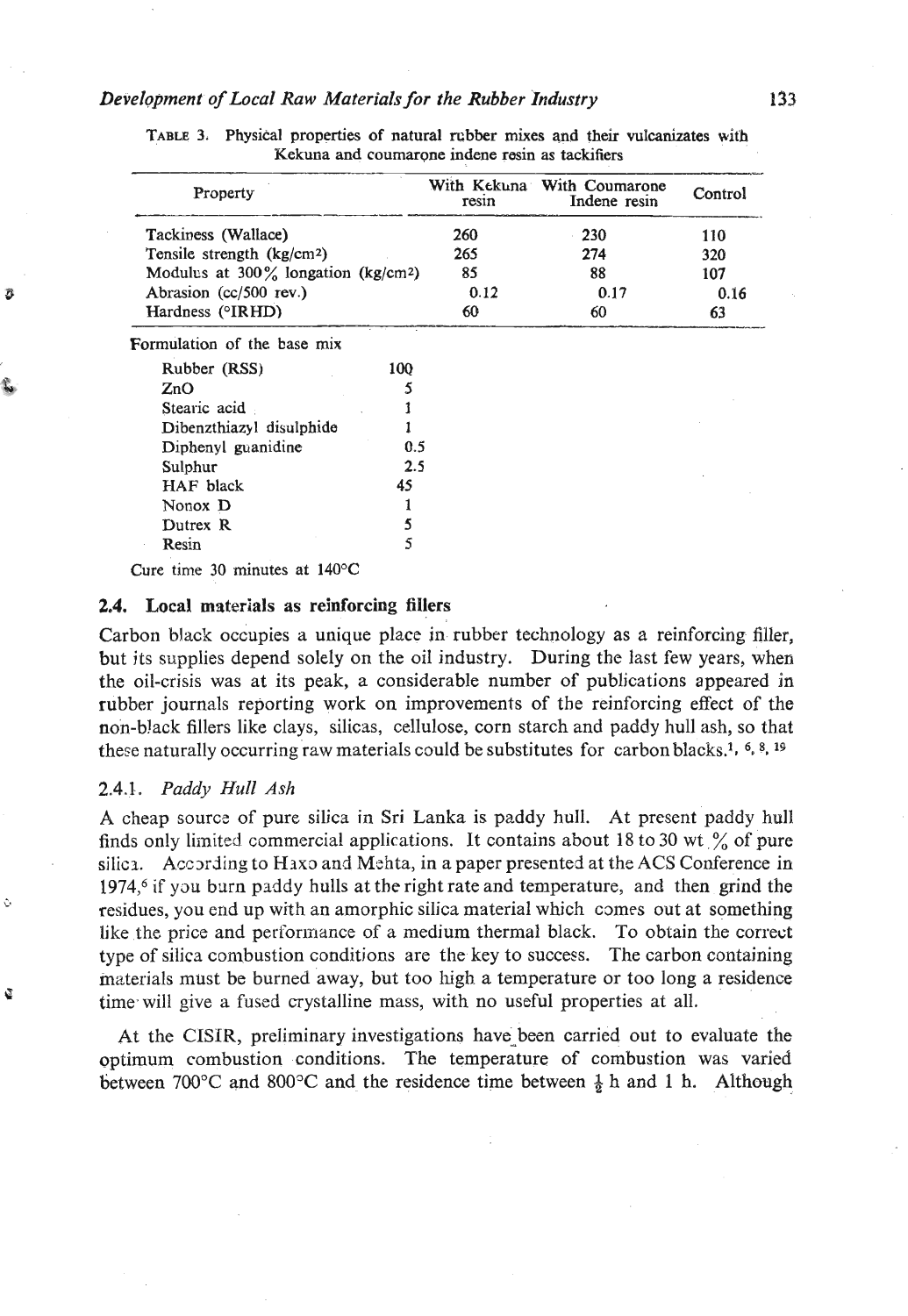A

ą,

silica obtained under these different conditions showed different reinforcing properties, it was not possible to work out the optimum conditions. Further investigations are now in progress in our laboratories to work out these conditions. It is also reported in literature<sup>6,7</sup> that precipitated silica modified with silanes, e.g. about 2 wt  $\%$  of gamma-mercaptopropyltrimethoxysilane, imparts siznilar physical and mechanical properties to passenger vehicle treads as reinforcing blacks.

# *2.4.2. Clays as* **reinforcing fillers**

Clay occupics tile number two position after carbon **black** as a filler in rubber compounding, when the **us-** pattern for all fillers **is** considered, In the rubber industry, clays are clasified as 'hard clay' and %oft clay'. 'Hard clay' gives a higher modulus or a stiffer stock than the 'soft clay' at the same loading. Nearly every soil contains clay, but all clays are not good enough to be used by the rubber industry.<sup>8</sup> particle size, nature of the particle surface and purity are vital factors in the use of clay as a compounding ingredient. 'The particle size **and** purity are parameters to be controlled during processing of clay from the mine. Nature of particle surface which controls its capacity to absorb accelerators and activators and thus the rate of cure can be improved by the use of activators. Triethanolamine and high molecular weight polyethylene glycols are found to be useful activators.<sup>8</sup>

Silane modification of fine particle (mean diameter  $\langle 1 \eta \rangle$ ) hydrous clay is reported to improve its reinforcing characteristics greatly and this modified clay offers the opportunity to replace substantial proportions of carbon black in many compounds.<sup>1</sup>

**A** study of the local clays, **e.g.** particle size, distribution, surface properties and purity, for the rubber industry is to be initiated in collaboration with the Minerals Technology Section of the Ceylon Institute of Scientific and Industrial Research.

# 2.4.3. Lignin reinforcement of rubber

Considerable work has been done in an attempt to use lignin as a reinforcing filler for rub'oer. Vulcanizates with satisfactory properties **have** been obtained in introducing lignin into rubber at the latex stage.<sup>7, 10</sup>

Commercial dry lignin, milled into rubber, produces vulcanizates with little, if any improvement, in their physical properties. However, **it** has been reported that precipitating alkali lignin solutions in the presence ofemulsifiers yielded dry lignin products with good reinforcing properties: $17,18$  Reinforcement has also been obtained using reprecipitated lignin where the final finely divided product has surface areas in the range of 36 m<sup>2</sup>/g to 52 m<sup>2</sup>/g.<sup>17,18</sup>

In Sri Lanka, the source of lignin would be the black liquor from the National Paper Mills Corporation. Investigations to use lignin in the form of lignin-rubber latex coprecipitates (using black liquor itself) as well as dry lignin recovered from black liquor, as a reinforcing filler for rubber are to be initiated.